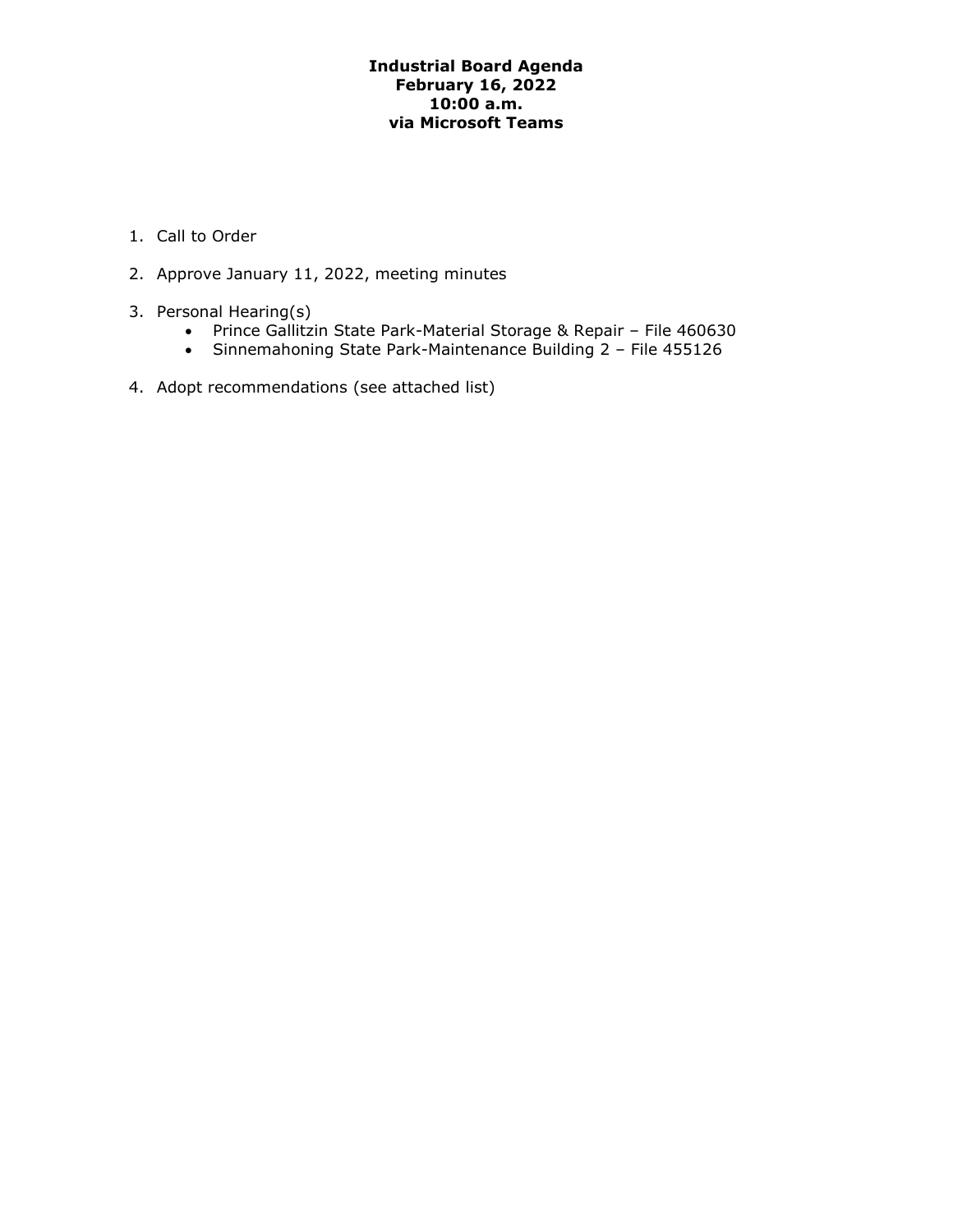#### **RECOMMENDATIONS**

#### **BEDDING & UPHOLSTERY**

REGISTRATION #CA-47386 (MX)

REGISTRATION #PA-43151 (PL)

REGISTRATION #PA-43166 (MS)

REGISTRATION #UT-1652 (CN)

## **STUFFED TOY**

REGISTRATION #UT-4718 (WA)

REGISTRATION #UT-4780 (CA)

REGISTRATION #UT-5274 (AZ)

REGISTRATION #UT-6568 (IN)

REGISTRATION #PA-19716 (CN) REGISTRATION #PA-100393 (CN)

REGISTRATION #PA-19716 (CN) REGISTRATION #PA-100393 (CN)

## **BOILERS**

D 00530 LOC. 013 D 64866 LOC. 002

D 03531 LOC. 001 D 71356 LOC. 001

RIDDLE MEMORIAL HOSPITAL BROADMORE APARTMENTS D 09209 LOC. 001 D 82526 LOC. 001

RR DONNELLEY PRINTING COMPANY LOCAL 449 STEAMFITTERS D 16189 LOC. 001 D 83059 LOC. 001

ADMINISTRATION BUILDING 2.0 UNIVERSITY PLACE D 16276 LOC. 003 D 85892 LOC. 001

ROSEMONT SCHOOL OF HOLY CHILD MTF D 18238 LOC. 001 D 86310 LOC. 001

COMMUNITY FIRE CO WYNFAIR HOUSE D 26256 LOC. 001 D 86327 LOC. 001

PHILADELPHIA CITY HALL JUSHI PAMS D 38212 LOC. 088 D 86478 LOC. 001

EBENSBURG CENTER RICK ABRAMOWITZ D 45078 LOC. 002 D 86505 LOC. 001

LINCOLN AVE CHURCH OF GOD D 46005 LOC. 001

LVHN SCHOOL OF NURSING MAGEE ADMINISTRATION OFFICE

MANCI'S BODY SHOP **HARBOR GROUP MANAGEMENT** 

ANDERSON HALL **LANCASTER MEDICAL CENTER** D 24719 LOC. 001 D 86316 LOC. 001